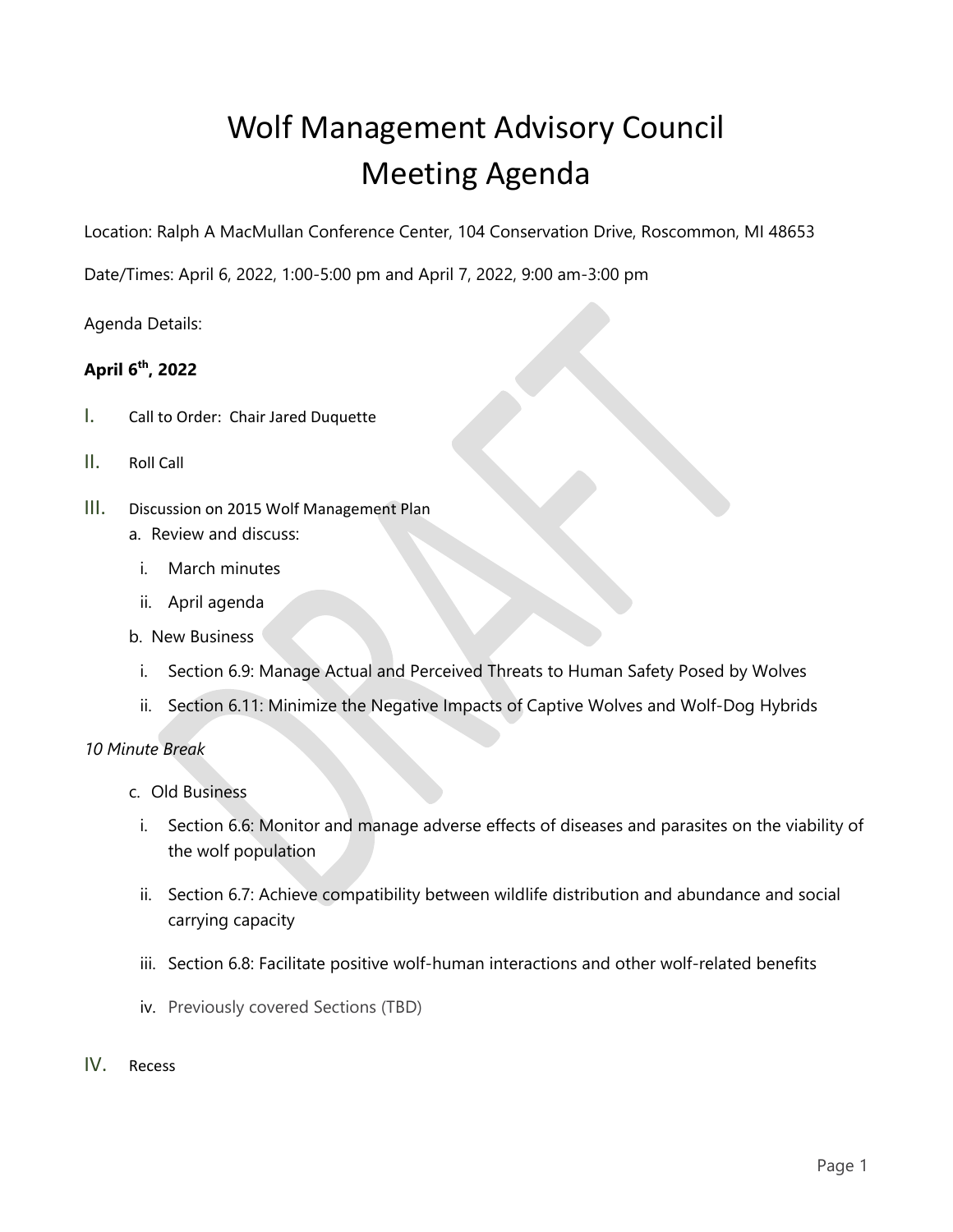## **April 7th, 2022**

- I. Call to Order: Chair Jared Duquette
- II. Roll Call
- III. Approval of March Minutes
- IV. Approval of April Agenda
- V. Wolf Management Advisory Council Updates
	- a. Science-Based Management Presentations
		- i. A sampling of biological science relevant to wolf management in Michigan (45 minutes, Dr. Jerrold Belant, SUNY Camp Fire Program)
		- ii. A more complete picture of Michiganders perspectives on wolves and wolf management (45 minutes, Dr. Shawn Riley, Michigan State University)

## *Break (20 minutes)*

- VI. Public Comment
	- a. 10 Minute
	- b. 5 Minute
	- c. 3 Minute

## *Lunch break (1 hour)*

- VII. New Business
	- a. Section 6.9: Manage Actual and Perceived Threats to Human Safety Posed by Wolves
	- b. Section 6.11: Minimize the Negative Impacts of Captive Wolves and Wolf-Dog Hybrids
- VIII. Old Business
	- a. Sections 6.1 through 6.12, except 6.9 and 6.11